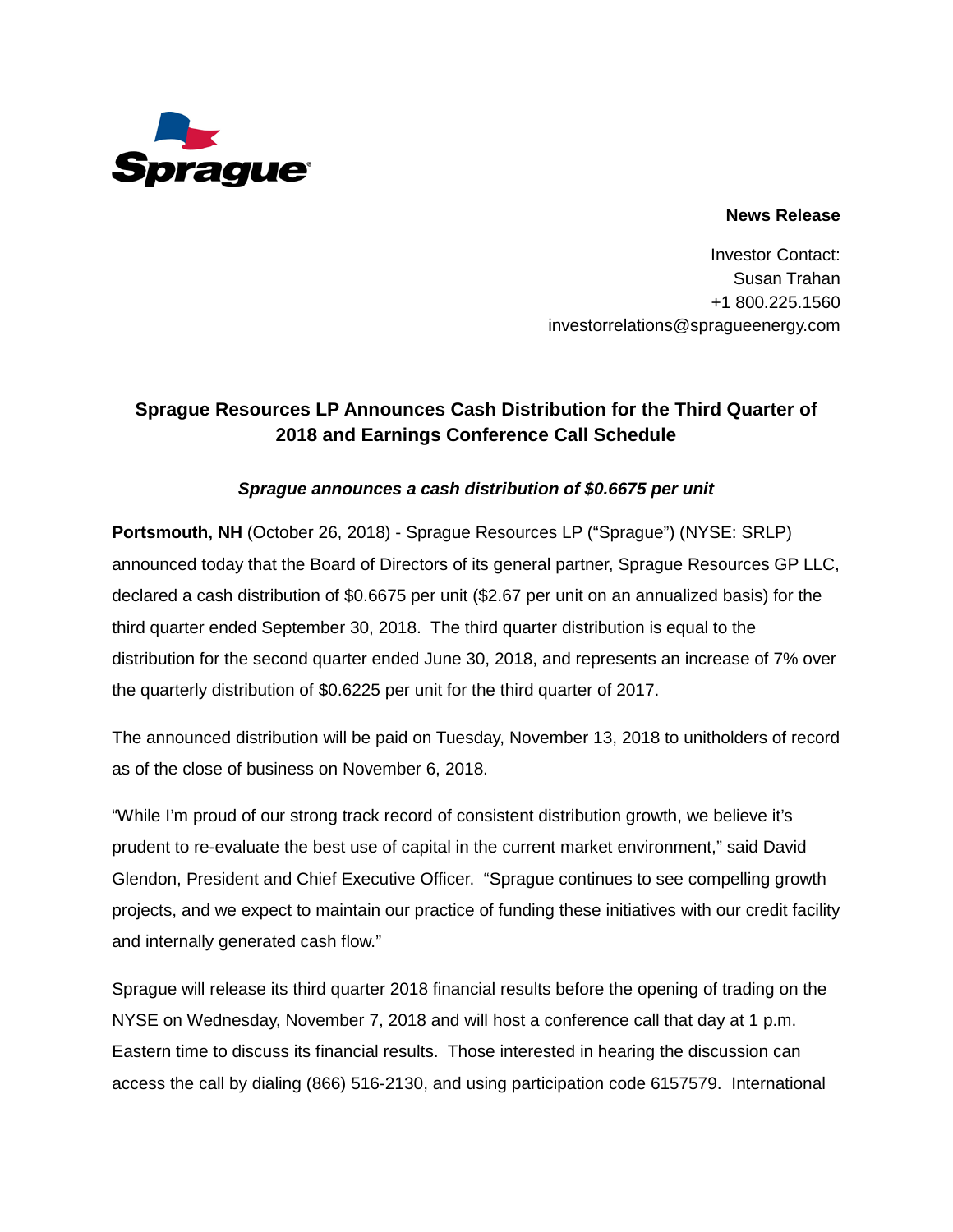callers may join by dialing (678) 509-7612. The conference call may also be accessed by a webcast available on the "Investor Relations-Calendar of Events" page of Sprague's website at www.spragueenergy.com and will be archived on our website for one year.

#### **Forward Looking Statements**

Any statements in this press release about future expectations, plans and prospects for Sprague Resources LP or about Sprague Resources LP's future expectations, beliefs, goals, plans or prospects, constitute forward-looking statements within the meaning of Section 21E of the Securities Exchange Act of 1934. Any statements that are not statements of historical fact (including statements containing the words "believes," "plans," "anticipates," "expects," "estimates" and similar expressions) should also be considered forward-looking statements. These forward-looking statements involve risks and uncertainties and other factors that are difficult to predict and many of which are beyond management's control. Although Sprague believes that the assumptions underlying these statements are reasonable, investors are cautioned that such forward-looking statements are inherently uncertain and involve risks that may affect our business prospects and performance causing actual results to differ from those discussed in the foregoing release. Such risks and uncertainties include, by way of example and not of limitation: increased competition for our products or services; adverse weather conditions; changes in supply or demand for our products or services; nonperformance by major customers or suppliers; changes in operating conditions and costs; changes in the level of environmental remediation spending; potential equipment malfunction and unexpected capital expenditures; our ability to complete organic growth and acquisition projects; our ability to integrate acquired assets; potential labor issues; the legislative or regulatory environment; terminal construction/repair delays; political and economic conditions; and, the impact of security risks including terrorism, international hostilities and cyber-risk. These are not all of the important factors that could cause actual results to differ materially from those expressed in forward looking statements. Other applicable risks and uncertainties have been described more fully in Sprague's most recent Annual Report on Form 10-K filed with the U.S. Securities and Exchange Commission ("SEC") on March 14, 2018 and in the Partnership's subsequent Form 10-Q, Form 8-K and other documents filed with the SEC. Sprague undertakes no obligation and does not intend to update any forward-looking statements to reflect new information or future events. You are cautioned not to place undue reliance on these forward-looking statements, which speak only as of the date of this press release.

\*\*\*\*\*

## About Sprague Resources LP

Sprague Resources LP is engaged in the purchase, storage, distribution and sale of refined petroleum products and natural gas. The company also provides storage and handling services for a broad range of materials. More information concerning Sprague can be found at www.spragueenergy.com.